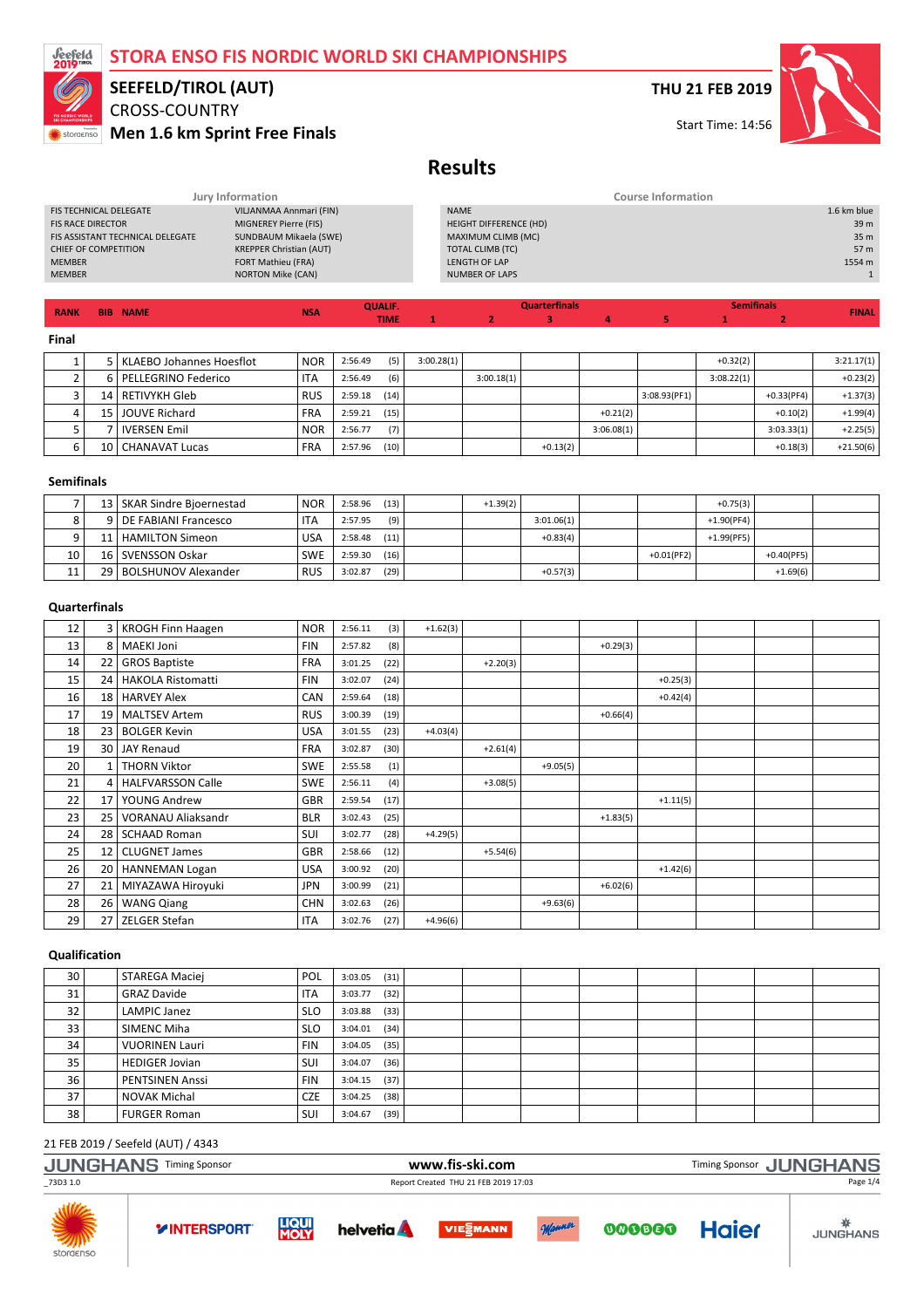

SEEFELD/TIROL (AUT)

CROSS-COUNTRY

Men 1.6 km Sprint Free Finals

THU 21 FEB 2019



Results

| <b>RANK</b>   | <b>BIB NAME</b>                            | <b>NSA</b>        | <b>QUALIF.</b><br><b>TIME</b>      |              |                | <b>Quarterfinals</b><br>3 |   |    | 1 | <b>Semifinals</b> | <b>FINAL</b> |
|---------------|--------------------------------------------|-------------------|------------------------------------|--------------|----------------|---------------------------|---|----|---|-------------------|--------------|
| Qualification |                                            |                   |                                    | $\mathbf{1}$ | $\overline{2}$ |                           | 4 | 5. |   | $\overline{2}$    |              |
| 39            | <b>MULLER Claudio</b>                      | <b>ITA</b>        | 3:04.87<br>(40)                    |              |                |                           |   |    |   |                   |              |
| 40            | <b>NEWELL Andrew</b>                       | <b>USA</b>        | 3:04.89<br>(41)                    |              |                |                           |   |    |   |                   |              |
| 41            | <b>BRUGGER Janosch</b>                     | GER               | 3:04.94<br>(42)                    |              |                |                           |   |    |   |                   |              |
| 42            | EISENLAUER Sebastian                       | <b>GER</b>        | 3:05.17<br>(43)                    |              |                |                           |   |    |   |                   |              |
| 43            | <b>TAMMJARV Karel</b>                      | <b>EST</b>        | 3:05.24<br>(44)                    |              |                |                           |   |    |   |                   |              |
| 44            | <b>BALDAUF Dominik</b>                     | AUT               | 3:05.64<br>(45)                    |              |                |                           |   |    |   |                   |              |
| 45            | <b>VOLOTKA Denis</b>                       | KAZ               | 3:06.15<br>(46)                    |              |                |                           |   |    |   |                   |              |
| 46            | PETERSON Teodor                            | <b>SWE</b>        | 3:06.40<br>(47)                    |              |                |                           |   |    |   |                   |              |
| 47            | <b>BURY Dominik</b>                        | POL               | 3:06.68<br>$(=48)$                 |              |                |                           |   |    |   |                   |              |
| 47            | RUEESCH Jason                              | SUI               | $3:06.68$ (=48)                    |              |                |                           |   |    |   |                   |              |
| 49            | <b>STADLOBER Luis</b>                      | AUT               | 3:07.02<br>(50)                    |              |                |                           |   |    |   |                   |              |
| 50            | <b>VALJAS Len</b>                          | CAN               | 3:07.24<br>(51)                    |              |                |                           |   |    |   |                   |              |
| 51            | <b>KLIMIN Olzhas</b>                       | KAZ               | 3:07.36<br>(52)                    |              |                |                           |   |    |   |                   |              |
| 52            | <b>KILP Marko</b>                          | <b>EST</b>        | 3:07.65<br>(53)                    |              |                |                           |   |    |   |                   |              |
| 53            | <b>RANKEL Raido</b>                        | <b>EST</b>        | 3:08.72<br>(54)                    |              |                |                           |   |    |   |                   |              |
| 54            | RAKHIMBAYEV Daulet                         | KAZ               | 3:10.16<br>(55)                    |              |                |                           |   |    |   |                   |              |
| 55            | ZHU Mingliang                              | <b>CHN</b>        | 3:10.24<br>(56)                    |              |                |                           |   |    |   |                   |              |
| 56            | <b>SELLER Ludek</b>                        | <b>CZE</b>        | 3:10.88<br>(57)                    |              |                |                           |   |    |   |                   |              |
| 57            | <b>HABENICHT Tobias</b>                    | AUT               | 3:11.62<br>(58)                    |              |                |                           |   |    |   |                   |              |
| 58            | <b>MOSER Benjamin</b>                      | <b>AUT</b>        | 3:11.71<br>(59)                    |              |                |                           |   |    |   |                   |              |
| 59            | <b>CHANLOUNG Mark</b>                      | <b>THA</b>        | 3:12.52<br>(60)                    |              |                |                           |   |    |   |                   |              |
| 60            | PECHOUSEK Jan                              | <b>CZE</b>        | 3:12.54<br>(61)                    |              |                |                           |   |    |   |                   |              |
| 61            | ROOS Henri                                 | <b>EST</b>        | 3:12.74<br>(62)                    |              |                |                           |   |    |   |                   |              |
| 62            | <b>BURY Kamil</b>                          | POL               | 3:12.87<br>(63)                    |              |                |                           |   |    |   |                   |              |
| 63            | PALMER-CHARRETTE Evan                      | CAN               | 3:13.01<br>(64)                    |              |                |                           |   |    |   |                   |              |
| 64            | <b>BELLINGHAM Phillip</b>                  | AUS               | 3:13.50<br>(65)                    |              |                |                           |   |    |   |                   |              |
| 65            | <b>BIKSE Indulis</b>                       | LAT               | 3:13.58<br>(66)                    |              |                |                           |   |    |   |                   |              |
| 66            | CHEBOTKO Nikolay                           | KAZ               | 3:13.79<br>(67)                    |              |                |                           |   |    |   |                   |              |
| 67            | <b>MALONEY WESTGAARD Thomas</b>            | <b>IRL</b>        | 3:14.80<br>(68)                    |              |                |                           |   |    |   |                   |              |
| 68            | <b>BAO Lin</b>                             | <b>CHN</b>        | 3:14.85<br>(69)                    |              |                |                           |   |    |   |                   |              |
| 69            | KONYA Adam                                 | <b>HUN</b>        | 3:15.21<br>(70)                    |              |                |                           |   |    |   |                   |              |
| 70            | KRASOVSKYI Oleksii                         | <b>UKR</b>        | 3:15.75<br>(71)                    |              |                |                           |   |    |   |                   |              |
| 71<br>72      | <b>VIGANTS Raimo</b>                       | LAT<br><b>TUR</b> | 3:17.69<br>(72)                    |              |                |                           |   |    |   |                   |              |
| 73            | <b>DURSUN Hamza</b><br><b>SHANG Jincai</b> | <b>CHN</b>        | 3:17.90<br>(73)<br>3:18.19<br>(74) |              |                |                           |   |    |   |                   |              |
| 74            | PEDERSEN Isak Stianson                     | <b>ISL</b>        | 3:20.08<br>(75)                    |              |                |                           |   |    |   |                   |              |
| 75            | <b>BIEDERMANN Michael</b>                  | LIE               | 3:20.11<br>(76)                    |              |                |                           |   |    |   |                   |              |
| $76\,$        | POPA Raul Mihai                            | ROU               | 3:20.12<br>(77)                    |              |                |                           |   |    |   |                   |              |
| 77            | SEGEC Andrej                               | <b>SVK</b>        | 3:22.10<br>(78)                    |              |                |                           |   |    |   |                   |              |
| 78            | DE CAMPO Seve                              | <b>AUS</b>        | 3:23.65<br>(79)                    |              |                |                           |   |    |   |                   |              |
| 79            | <b>FIRAT Yusuf Emre</b>                    | <b>TUR</b>        | 3:23.74<br>(80)                    |              |                |                           |   |    |   |                   |              |
| 80            | <b>DADIC Edi</b>                           | CRO               | 3:24.42<br>(81)                    |              |                |                           |   |    |   |                   |              |
| 81            | <b>DRUSYS Jaunius</b>                      | LTU               | 3:26.77<br>(82)                    |              |                |                           |   |    |   |                   |              |
| 82            | <b>AYCICEK Omer</b>                        | <b>TUR</b>        | (83)<br>3:26.84                    |              |                |                           |   |    |   |                   |              |
| 83            | <b>BENEDIKTSSON Dagur</b>                  | <b>ISL</b>        | 3:27.04<br>(84)                    |              |                |                           |   |    |   |                   |              |
| 84            | <b>HOGIU Petrica</b>                       | ROU               | 3:27.08<br>(85)                    |              |                |                           |   |    |   |                   |              |
| 85            | SKENDER Marko                              | CRO               | (86)<br>3:27.66                    |              |                |                           |   |    |   |                   |              |
| 86            | KOSTRUBA Yan                               | <b>UKR</b>        | 3:27.82<br>(87)                    |              |                |                           |   |    |   |                   |              |
| 87            | <b>TSOUREKAS Nikolaos</b>                  | GRE               | 3:29.13<br>(88)                    |              |                |                           |   |    |   |                   |              |
| 88            | VASCONCELLOS Matheus                       | <b>BRA</b>        | 3:29.27<br>(89)                    |              |                |                           |   |    |   |                   |              |
| 89            | POLLOCK Mark                               | AUS               | 3:29.61<br>(90)                    |              |                |                           |   |    |   |                   |              |

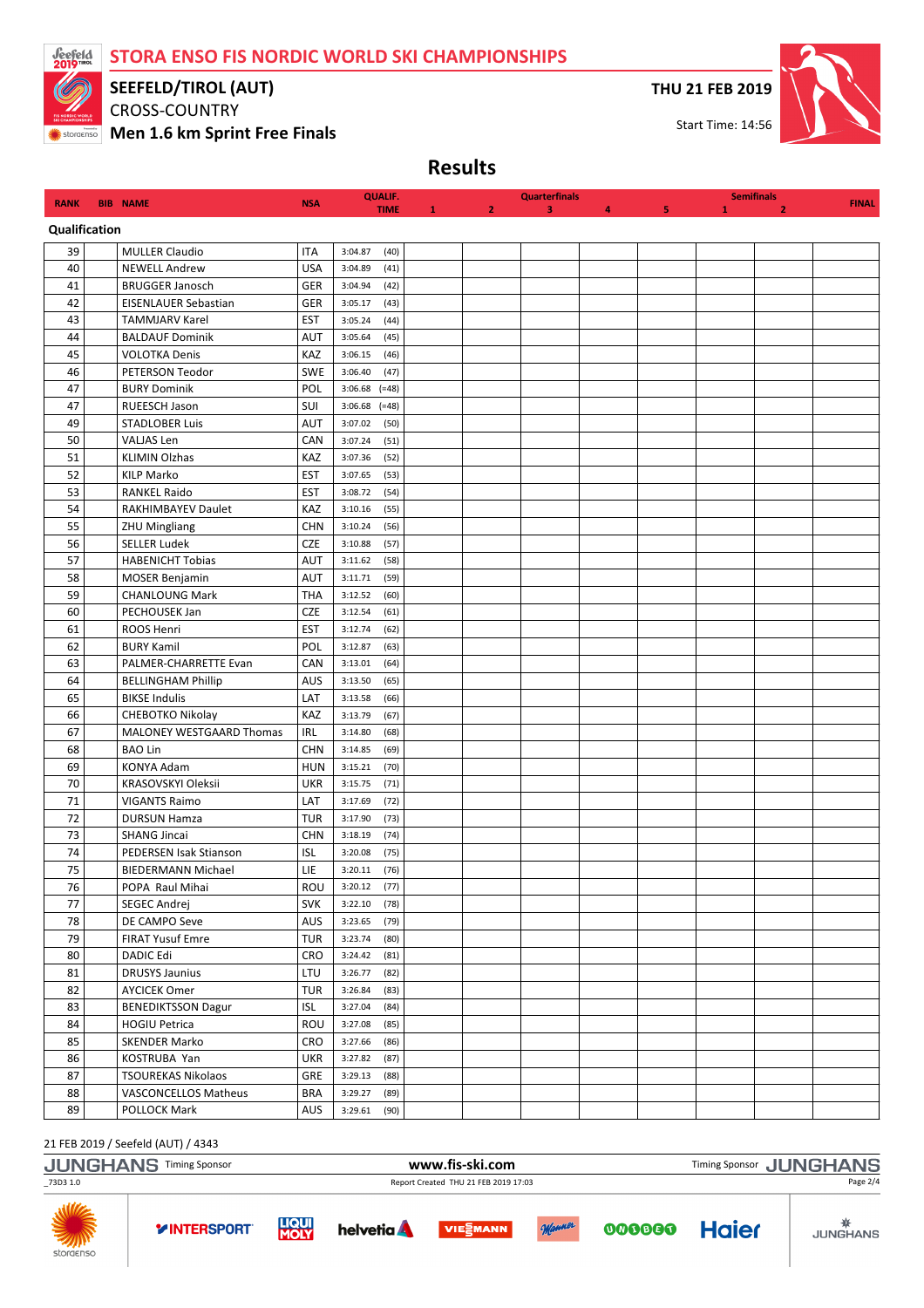

# SEEFELD/TIROL (AUT)

CROSS-COUNTRY

**Wen 1.6 km Sprint Free Finals** 

THU 21 FEB 2019



Results

| <b>RANK</b>   | <b>BIB NAME</b> |                                        | <b>NSA</b> | <b>QUALIF.</b>                 |             |   | <b>Quarterfinals</b> |   |   |   | <b>Semifinals</b> | <b>FINAL</b> |
|---------------|-----------------|----------------------------------------|------------|--------------------------------|-------------|---|----------------------|---|---|---|-------------------|--------------|
| Qualification |                 |                                        |            |                                | <b>TIME</b> | 2 | 3                    | 4 | 5 | 1 | $\overline{2}$    |              |
| 90            |                 | <b>TERENTJEV Stepan</b>                | LTU        | 3:30.24                        | (91)        |   |                      |   |   |   |                   |              |
| 91            |                 | <b>SEROT Titouan</b>                   | <b>BEL</b> | 3:31.24                        | (92)        |   |                      |   |   |   |                   |              |
| 92            |                 | ERIC Strahinja                         | BIH        | 3:32.49                        | (93)        |   |                      |   |   |   |                   |              |
| 93            |                 | SIGURGEIRSSON Ragnar Gamaliel          | <b>ISL</b> | 3:33.11                        | (94)        |   |                      |   |   |   |                   |              |
| 94            |                 | <b>DAL FARRA Franco</b>                | ARG        | 3:34.00                        | (95)        |   |                      |   |   |   |                   |              |
| 95            |                 | <b>ANIC Stefan</b>                     | BIH        | 3:34.64                        | (96)        |   |                      |   |   |   |                   |              |
| 96            |                 | <b>JONSSON Albert</b>                  | <b>ISL</b> | 3:34.69                        | (97)        |   |                      |   |   |   |                   |              |
| 97            |                 | FERNANDEZ Yonathan Jesus               | <b>CHI</b> | 3:35.89                        | (98)        |   |                      |   |   |   |                   |              |
| 98            |                 | <b>ROEMER Tue</b>                      | <b>DEN</b> | 3:37.06                        | (99)        |   |                      |   |   |   |                   |              |
| 99            |                 | <b>JADA Stavre</b>                     | <b>MKD</b> | 3:37.82 (100)                  |             |   |                      |   |   |   |                   |              |
| 100           |                 | <b>DRAHUN Dmytro</b>                   | <b>UKR</b> | 3:38.12 (101)                  |             |   |                      |   |   |   |                   |              |
| 101           |                 | <b>HLADIKA Jakov</b>                   | <b>CRO</b> | 3:38.68                        | (102)       |   |                      |   |   |   |                   |              |
| 101           |                 | <b>STANOJEVIC Marko</b>                | BIH        | 3:38.72 (103)                  |             |   |                      |   |   |   |                   |              |
| 103           |                 | <b>DAL FARRA Marco</b>                 | ARG        | 3:39.03                        | (104)       |   |                      |   |   |   |                   |              |
| 104           |                 | <b>ZULOAGA Matias</b>                  | ARG        | 3:39.39 (105)                  |             |   |                      |   |   |   |                   |              |
| 105           |                 | SMRKOVIC Rejhan                        | SRB        | 3:39.89 (106)                  |             |   |                      |   |   |   |                   |              |
| 106           |                 | <b>LAGLER Kristof</b>                  | <b>HUN</b> | 3:40.58 (107)                  |             |   |                      |   |   |   |                   |              |
| 107           |                 | <b>ZHARKYMBAEV Tariel</b>              | KGZ        | 3:42.96 (108)                  |             |   |                      |   |   |   |                   |              |
| 108           |                 | <b>KARAMICHAS Kleanthis</b>            | GRE        | 3:43.26 (=109)                 |             |   |                      |   |   |   |                   |              |
| 109           |                 | MALCHOV Todor                          | <b>BUL</b> | 3:43.26 (=109)                 |             |   |                      |   |   |   |                   |              |
| 110           |                 | <b>COLIC Milos</b>                     | BIH        | 3:44.20 (111)                  |             |   |                      |   |   |   |                   |              |
| 111           |                 | <b>BOMFIM Rhaick</b>                   | <b>BRA</b> | 3:44.36 (112)                  |             |   |                      |   |   |   |                   |              |
| 112           |                 | <b>SANTOS Victor</b>                   | <b>BRA</b> | 3:44.47 (113)                  |             |   |                      |   |   |   |                   |              |
| 113           |                 | MILOSAVLJEVIC Milos                    | SRB        | 3:44.74 (114)                  |             |   |                      |   |   |   |                   |              |
| 114           |                 | <b>BUTRIMAVICIUS Marijus</b>           | LTU        | 3:44.87                        | (115)       |   |                      |   |   |   |                   |              |
| 115           |                 | <b>AGURTO Juan</b>                     | <b>CHI</b> | 3:45.47 (116)                  |             |   |                      |   |   |   |                   |              |
| 116           |                 | <b>SEYD Seyed Sattar</b>               | IRI        | 3:47.48 (117)                  |             |   |                      |   |   |   |                   |              |
| 117           |                 | ROSSITER Jan                           | <b>IRL</b> | 3:47.90 (118)                  |             |   |                      |   |   |   |                   |              |
| 118           |                 | WEEL ROSBO Joachim                     | <b>DEN</b> | 3:50.84 (119)                  |             |   |                      |   |   |   |                   |              |
| 119           |                 | <b>TAWK Samer</b>                      | LBN        | 3:54.36 (120)                  |             |   |                      |   |   |   |                   |              |
| 120           |                 | RASTIC Sabahudin                       | SRB        | 3:56.30 (121)                  |             |   |                      |   |   |   |                   |              |
| 121           |                 | <b>GAIDUC Nicolae</b>                  | <b>MDA</b> | 3:56.84 (122)                  |             |   |                      |   |   |   |                   |              |
| 122           |                 | <b>WEEL ROSBO Jacob</b>                | <b>DEN</b> | 3:57.36 (123)                  |             |   |                      |   |   |   |                   |              |
| 123           |                 | <b>PAUKSTE Gabrielius</b>              | LTU        | 3:57.51 (124)                  |             |   |                      |   |   |   |                   |              |
| 124           |                 | SHEMSHAKI Yasin                        | IRI        | 3:57.75 (125)                  |             |   |                      |   |   |   |                   |              |
| 125           |                 | <b>JENSEN Peter</b>                    | <b>DEN</b> | 4:03.12 (126)                  |             |   |                      |   |   |   |                   |              |
| 126           |                 | KIASHEMSHAKI Yaghoob                   | IRI        | 4:04.07 (127)                  |             |   |                      |   |   |   |                   |              |
| $127\,$       |                 | MILENKOVIC Aleksandar                  | SRB        | 4:04.19 (128)                  |             |   |                      |   |   |   |                   |              |
| 128           |                 | <b>GRONLUND Timo Juhani</b>            | <b>BOL</b> | 4:09.60 (129)                  |             |   |                      |   |   |   |                   |              |
| 129           |                 | <b>GRBOVIC Aleksandar</b>              | <b>MNE</b> | 4:10.62 (130)                  |             |   |                      |   |   |   |                   |              |
| 130           |                 | <b>ANTONIADIS Angelos</b>              | GRE        | 4:12.82 (131)                  |             |   |                      |   |   |   |                   |              |
| 131           |                 | PAPADOPOULOS Spyridonas                | GRE        | 4:16.17 (132)                  |             |   |                      |   |   |   |                   |              |
| 132           |                 | <b>THEALL Andrew</b>                   | COL        | 4:19.74 (133)                  |             |   |                      |   |   |   |                   |              |
| 133           |                 | <b>GONCALVES Andre</b><br>HANNA Maroun | POR        | 4:22.65 (134)                  |             |   |                      |   |   |   |                   |              |
| 134<br>135    |                 |                                        | LBN        | 4:22.90 (135)                  |             |   |                      |   |   |   |                   |              |
|               |                 | ZEIN Roni Aleksander                   | LBN        | 4:27.75 (136)<br>4:38.93 (137) |             |   |                      |   |   |   |                   |              |
| 136<br>137    |                 | RAJABBLOUKAT Reza<br>MATVEEV Nikolai   | IRI<br>KGZ | 4:44.31 (138)                  |             |   |                      |   |   |   |                   |              |
| 138           |                 | <b>CABRITA Filipe</b>                  | <b>POR</b> | 4:48.63 (139)                  |             |   |                      |   |   |   |                   |              |
| 139           |                 | <b>UBERUAGA Juan Luis</b>              | CHI        | 4:52.04 (140)                  |             |   |                      |   |   |   |                   |              |
| 140           |                 | KOSTOSKI Nikola                        | MKD        | 4:57.64 (141)                  |             |   |                      |   |   |   |                   |              |
|               |                 |                                        |            |                                |             |   |                      |   |   |   |                   |              |

|                  | <b>JUNGHANS Timing Sponsor</b> |                             |                   | www.fis-ski.com                      |        |        | Timing Sponsor JUNGHANS |                 |
|------------------|--------------------------------|-----------------------------|-------------------|--------------------------------------|--------|--------|-------------------------|-----------------|
| _73D3 1.0        |                                |                             |                   | Report Created THU 21 FEB 2019 17:03 |        |        |                         | Page 3/4        |
| ZAN<br>storaenso | <b>YINTERSPORT</b>             | <b>LIQUI</b><br><b>MOLY</b> | helvetia <b>A</b> | <b>VIESMANN</b>                      | Manner | 000000 | <b>Haier</b>            | <b>JUNGHANS</b> |